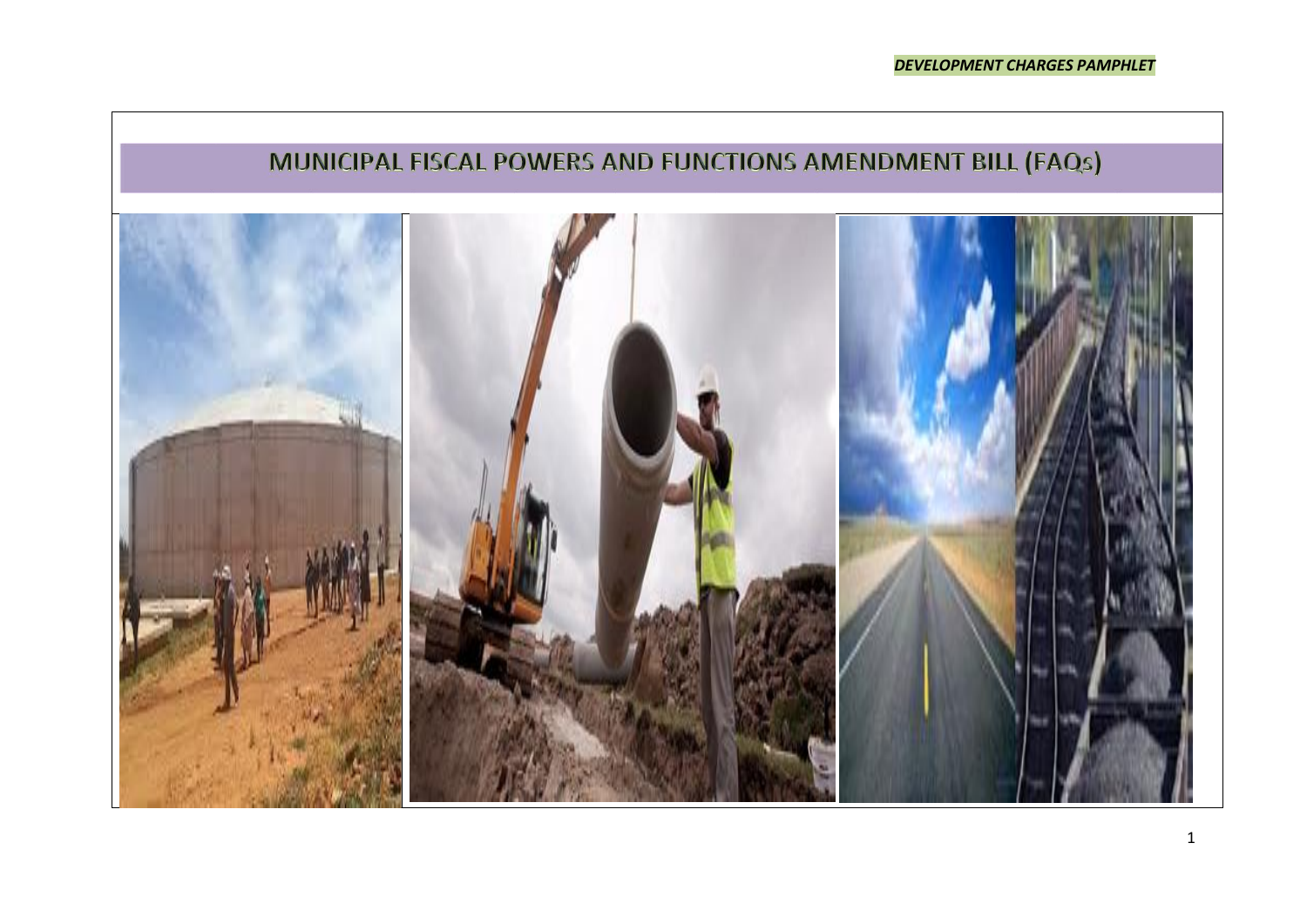# *DEVELOPMENT CHARGES PAMPHLET*

## **What is a Development Charge?**

A development charge is a once off charge levied by a municipality on the land owner as a condition for approving land development application. They are imposed to cover the costs incurred by the municipality when installing new infrastructure or upgrading an existing infrastructure.

## **Why does South Africa need a national framework for levying municipal development charges?**

The Bill seeks to regulate the power of municipalities to levy development charges in respect of a land development application submitted to the municipality in terms of the Spatial Planning and Land Use Management Act, 2013, or a municipal planning by-law. The Bill serves to bring about a more standardised. equitable and sustainable framework for financing the strategic municipal infrastructure, based on the benefit principle.

#### **What are the challenges with the application of development charges currently?**

Development charges are not effectively used as a source of capital finance by many municipalities due to uncertainty on their legal status; basis for calculation; and usage of associated revenues.

These challenges result in profound negative economic impacts such as under-investment in municipal infrastructure and unfair charging of existing residents for the expansion of infrastructure networks while providing a windfall benefit to property land owners who don't pay.

## **Is development charge a new tax?**

No, a development charge is neither a tax nor a new revenue source for municipalities but rather an existing charge levied to recover costs incurred by the municipality when providing infrastructure services.

## **How is a development charge imposed and who is liable for paying development charge and what is the payment method?**

Development charge is imposed by the municipality on the land owner in order to recover the cost associated with providing external engineering services (i.e. both bulk and link engineering services) required for the proposed land development.

The land owner is liable for the payment of a development charge as a condition of getting the land development application approval.

The payment for development charges can be made either as a monetary contribution or in-kind payment where the land owner installs infrastructure on behalf of the municipality.

> **Will the poor be liable for the payment of development charges?**

The infrastructure for servicing poor households is funded from by the fiscus through conditional grants transfers. Therefore, development charges will not have impact on the poor.

> **How is development charge calculated?**

A development charge is calculated to approximate the actual costs of the related external engineering services. Although there are different

## **Which municipal engineering services are funded from development charges**

Development charges cover costs associated with the provision of municipal engineering services outlined in SPLUMA such as:

- the provision of water, sewerage, electricity, municipal roads, storm water drainage, gas and solid waste collection and removal.
- **What will the revenue received from development charges be utilised for?**

The revenue derived from development charges must be used to cover the actual costs associated with the provision of essential engineering services to a land development.



**Can development charges be used to pay for operating costs or costs associated with maintenance, repairs or rehabilitation of infrastructure?**

No, development charges are limited to capital costs for new infrastructure and upgrading of existing infrastructure.

> **Do development charges cover both the cost of internal and external engineering services?**

No, development charges cover the cost of external engineering services (i.e. bulk & link engineering services).

**NB**: Provision and operation of external engineering services lies with the municipality. **NB:** Provision and operation of internal engineering services lies with the land owner.

## **Who benefits from development charges?**

*Municipalities:* Given the significant demand for municipalities to prioritise investment in economic infrastructure and taking into account that operating surpluses together with fiscal transfers are not sufficient to support growth and urban spatial transformation. the development charges policy framework will enhance the revenue streams for financing strategic municipal infrastructure which will enable municipalities to contribute towards the strategic priorities of government by providing infrastructure in a timely and sufficient manner.

*The Land owners:* Due to various legislation currently regulating development charges, (e.g. provincial planning ordinances) there are different interpretations with regard to variables that must be considered when calculating the development charges liability. Therefore, having a national policy framework for development charges will ensure that the development charge liability is imposed in a predictable, fair and transparent manner.